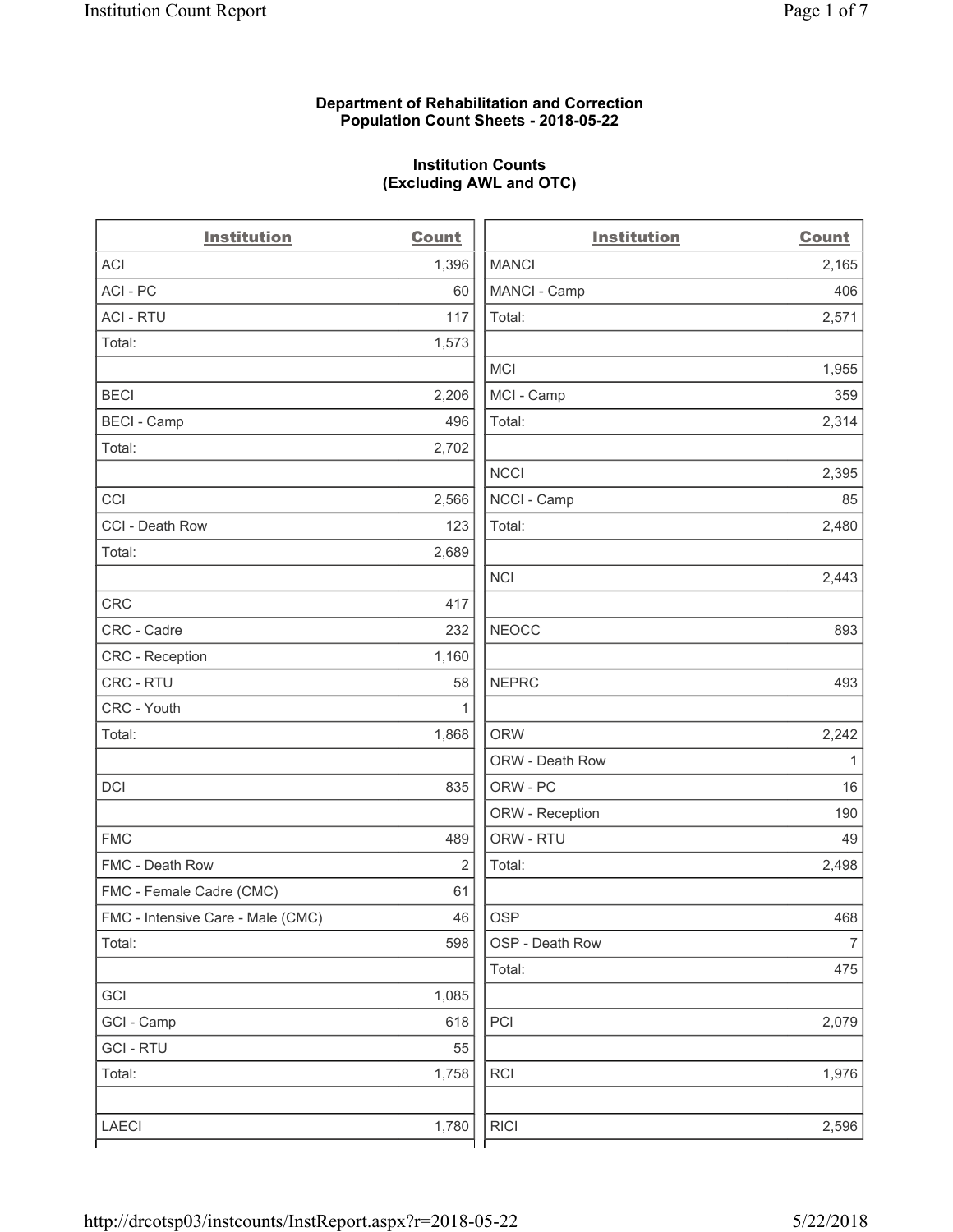| Page 2 of 7 |  |
|-------------|--|
|             |  |

| LECI                     | 2,153 | SCI              | 1,586                              |
|--------------------------|-------|------------------|------------------------------------|
| LECI - Camp              | 133   |                  |                                    |
| Total:                   | 2,286 | <b>SOCF</b>      | 1,209                              |
|                          |       | SOCF - RTU       | 46                                 |
| LOCI                     | 2,247 | Total:           | 1,255                              |
| LORCI                    | 233   | <b>TCI</b>       | 966                                |
| LORCI - Cadre            | 105   | TCI - Camp       | 446                                |
| <b>LORCI - Reception</b> | 1,142 | Total:           | 1,412                              |
| Total:                   | 1,480 |                  |                                    |
|                          |       | <b>TOCI</b>      | 766                                |
| <b>MACI</b>              | 1,033 | TOCI - PC        | 87                                 |
| MACI - Minimum           | 1,245 | Total:           | 853                                |
| Total:                   | 2,278 |                  |                                    |
|                          |       | <b>WCI</b>       | 1,223                              |
|                          |       | <b>WCI - RTU</b> | 27                                 |
|                          |       | Total:           | 1,250                              |
|                          |       |                  | 49,268<br><b>Total Population:</b> |

\* The Total Population includes 30 Offenders with Reason Codes 30 & 31. \*\* The Total Population includes 37 Offenders with Reason Code 0A.

### Male Population by Security Level (Include AWL and Exclude OTC)

| <b>Security Level</b>  |                   | <b>Body</b> | <b>AWL</b>     | $(-OTC)$ | <b>Total</b> |
|------------------------|-------------------|-------------|----------------|----------|--------------|
| Total Level 5          |                   | 107         |                |          | 107          |
| Total Level 4          |                   | 2,648       | 23             | 21       | 2,650        |
| Total Level 3          |                   | 11,838      | 170            | 142      | 11,866       |
| Total Level 2          |                   | 15,766      | 195            | 143      | 15,818       |
| Total Level 1          |                   | 14,795      | 154            | 83       | 14,866       |
| <b>Total Death Row</b> |                   | 134         | $\overline{2}$ |          | 135          |
|                        | <b>Total Male</b> | 45,288      | 545            | 391      | 45,442       |

### Female Population by Institution (Include AWL and Exclude OTC)

| <b>Institution</b>       | <b>Body</b> | <b>AWL</b> | (-OTC) | <u>Total</u> |
|--------------------------|-------------|------------|--------|--------------|
| <b>DCI</b>               | 835         | 10         |        | 837          |
| <b>FMC</b>               | 18          |            |        | 20           |
| FMC - Female Cadre (CMC) | 61          |            |        | 62           |
|                          |             |            |        |              |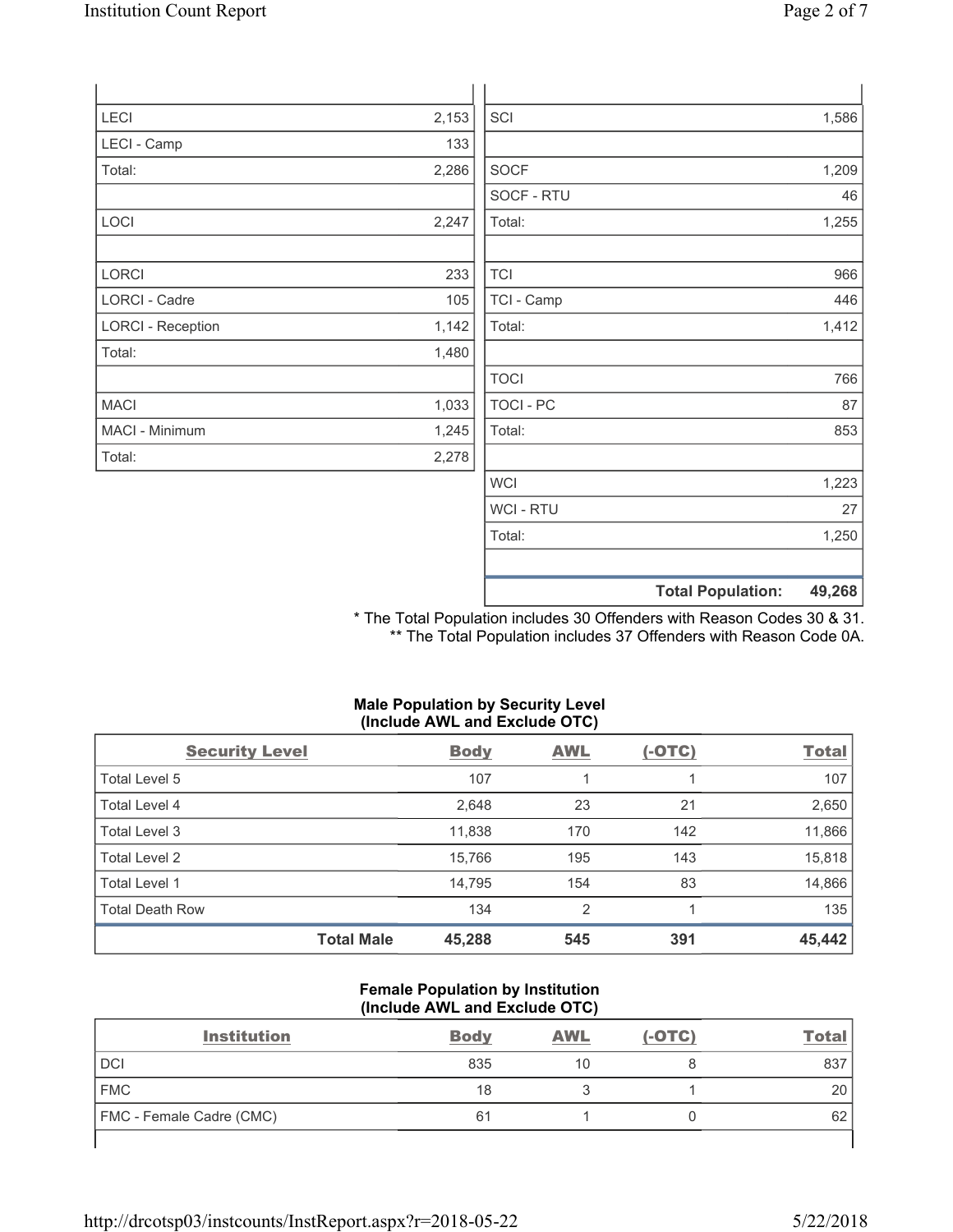| <b>NEPRC</b>    |                          | 493    | 10       | 4        | 499    |
|-----------------|--------------------------|--------|----------|----------|--------|
| <b>ORW</b>      |                          | 2,241  | 35       | 22       | 2,254  |
| ORW - Death Row |                          |        | $\Omega$ | $\Omega$ |        |
| ORW - PC        |                          | 16     | $\Omega$ | $\Omega$ | 16     |
| ORW - Reception |                          | 190    |          | 3        | 194    |
| ORW - RTU       |                          | 49     | $\Omega$ | $\Omega$ | 49     |
|                 | <b>Total Female</b>      | 3,904  | 66       | 38       | 3,932  |
|                 | <b>Total Population:</b> | 49,192 | 611      | 429      | 49,374 |

## Male Population by Institution: Security Level 5 (Include AWL and Exclude OTC)

| <b>Institution</b>   | <b>Body</b>    | <b>AWL</b> | $(-OTC)$ | <b>Total</b> |
|----------------------|----------------|------------|----------|--------------|
| ${\sf CRC}$          | 3              | 0          | $\Omega$ | 3            |
| LECI                 | $\overline{2}$ | 0          | 0        | 2            |
| <b>MACI</b>          | 3              | 0          | $\Omega$ | 3            |
| <b>MANCI</b>         | 1              | 0          | $\Omega$ |              |
| <b>NEOCC</b>         |                | 0          | $\Omega$ |              |
| OSP                  | 43             | 0          | $\Omega$ | 43           |
| <b>RICI</b>          | $\overline{2}$ | 0          | $\Omega$ | 2            |
| <b>SOCF</b>          | 42             |            |          | 42           |
| <b>TCI</b>           |                | 0          | $\Omega$ |              |
| <b>TOCI</b>          | 7              | 0          | $\Omega$ |              |
| <b>WCI</b>           | $\overline{2}$ | 0          | $\Omega$ | 2            |
| <b>Total Level 5</b> | 107            |            |          | 107          |

### Male Population by Institution: Security Level 4 (Include AWL and Exclude OTC)

| <b>Body</b>    | <b>AWL</b> | $(-OTC)$       | <b>Total</b> |
|----------------|------------|----------------|--------------|
| 10             | O          | $\Omega$       | 10           |
|                | 0          | $\Omega$       |              |
|                |            |                |              |
| 32             | 2          | $\overline{2}$ | 32           |
| 5              | 0          | $\Omega$       | 5            |
| 17             |            | ∩              | 17           |
| $\overline{2}$ | 0          | $\Omega$       | 2            |
|                | $\Omega$   | $\Omega$       |              |
|                | O          | $\Omega$       |              |
| 29             | 0          | $\Omega$       | 29           |
|                |            |                |              |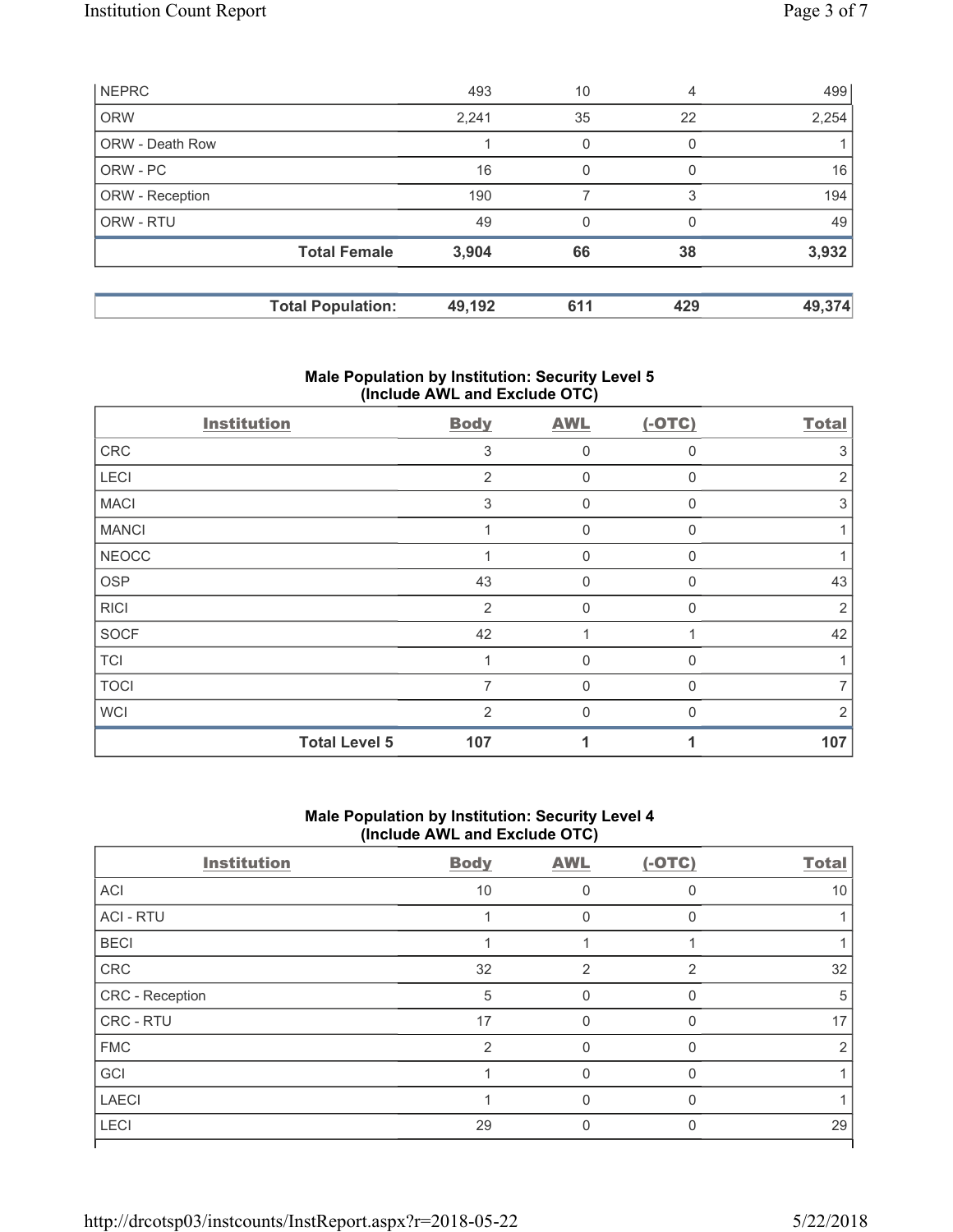| LORCI                    |                      | 15             | $\mathbf 0$         | $\boldsymbol{0}$    | $15\,$         |
|--------------------------|----------------------|----------------|---------------------|---------------------|----------------|
| <b>LORCI - Reception</b> |                      | $\,8\,$        | $\mathbf 0$         | $\boldsymbol{0}$    | $\,8\,$        |
| <b>MACI</b>              |                      | 56             | $\mathbf 0$         | $\boldsymbol{0}$    | 56             |
| <b>MANCI</b>             |                      | 38             | $\mathbf{1}$        | 1                   | 38             |
| MCI                      |                      | 1              | $\mathsf{O}\xspace$ | $\mathsf{O}\xspace$ | 1              |
| <b>NCCI</b>              |                      | $\overline{2}$ | $\mathbf 0$         | $\mathsf{O}\xspace$ | $\sqrt{2}$     |
| <b>NEOCC</b>             |                      | 8              | $\mathbf 0$         | $\mathsf{O}\xspace$ | 8              |
| <b>OSP</b>               |                      | 395            | $\overline{2}$      | $\overline{2}$      | 395            |
| PCI                      |                      | $\mathbf{1}$   | $\mathbf 0$         | $\mathsf{O}\xspace$ | 1              |
| RCI                      |                      | 24             | $\mathbf{1}$        | 1                   | 24             |
| SCI                      |                      | 5              | $\boldsymbol{0}$    | $\boldsymbol{0}$    | $\mathbf 5$    |
| <b>SOCF</b>              |                      | 1,152          | $\boldsymbol{9}$    | $\overline{7}$      | 1,154          |
| SOCF - RTU               |                      | 46             | $\mathbf 0$         | $\mathsf{O}\xspace$ | 46             |
| <b>TCI</b>               |                      | $\overline{7}$ | $\mathbf 0$         | $\mathsf{O}\xspace$ | $\overline{7}$ |
| <b>TOCI</b>              |                      | 751            | $\overline{4}$      | 4                   | 751            |
| TOCI - PC                |                      | 15             | $\mathbf 0$         | $\mathsf{O}\xspace$ | 15             |
| <b>WCI</b>               |                      | 14             | $\sqrt{3}$          | $\sqrt{3}$          | 14             |
| WCI - RTU                |                      | 11             | $\mathbf 0$         | $\boldsymbol{0}$    | 11             |
|                          | <b>Total Level 4</b> | 2,648          | 23                  | 21                  | 2,650          |

# Male Population by Institution: Security Level 3 (Include AWL and Exclude OTC)

| <b>Institution</b>                | <b>Body</b>    | <b>AWL</b>       | $(-OTC)$         | <b>Total</b>   |
|-----------------------------------|----------------|------------------|------------------|----------------|
| ACI                               | 20             | 0                | $\boldsymbol{0}$ | 20             |
| ACI-PC                            | 1              | $\mathbf 0$      | $\mathbf 0$      | 1              |
| <b>BECI</b>                       | 1              | $\mathbf 0$      | $\mathbf 0$      | 1              |
| CCI                               | $\overline{2}$ | $\mathbf 0$      | $\mathbf 0$      | $\overline{2}$ |
| CRC                               | 81             | 1                | 1                | 81             |
| CRC - Cadre                       | 125            | $\mathbf 0$      | 0                | 125            |
| CRC - Reception                   | 739            | 22               | 21               | 740            |
| CRC - RTU                         | 40             | $\mathbf 0$      | 0                | 40             |
| CRC - Youth                       | 1              | 1                | 1                | 1              |
| <b>FMC</b>                        | $\overline{2}$ | 1                | 0                | 3              |
| FMC - Intensive Care - Male (CMC) | 4              | $\mathbf 0$      | $\mathbf 0$      | 4              |
| GCI                               | $\overline{2}$ | $\mathbf 0$      | 0                | $\overline{2}$ |
| <b>LAECI</b>                      | 3              | $\overline{0}$   | 0                | $\,$ 3 $\,$    |
| LECI                              | 2,114          | 24               | 20               | 2,118          |
| LOCI                              | $\overline{2}$ | $\overline{0}$   | $\mathbf 0$      | $\overline{2}$ |
| LORCI                             | 46             | 29               | 26               | 49             |
| LORCI - Cadre                     | 27             | $\boldsymbol{0}$ | 0                | 27             |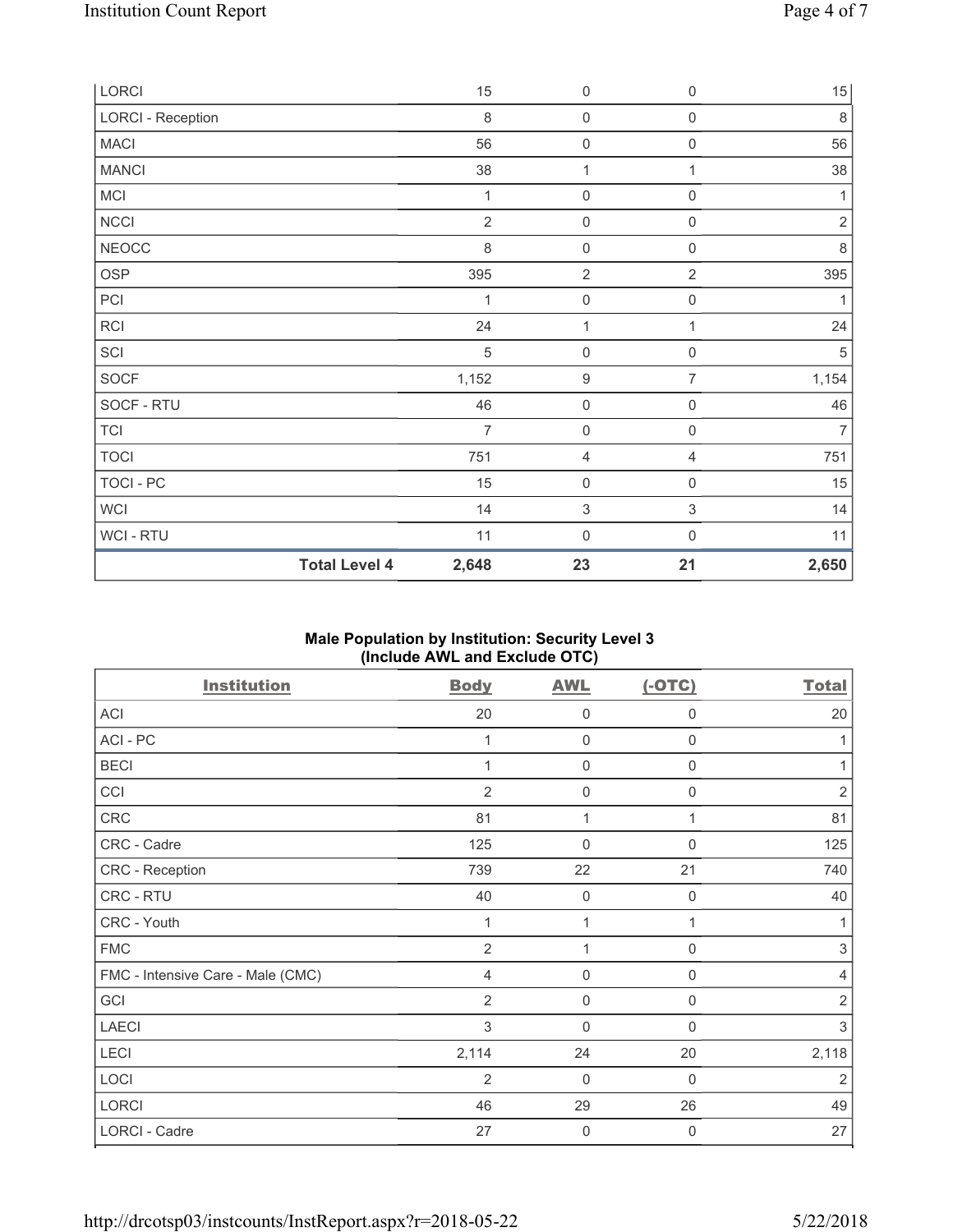| <b>LORCI - Reception</b> |                      | 694            | 1                   | 1                   | 694            |
|--------------------------|----------------------|----------------|---------------------|---------------------|----------------|
| <b>MACI</b>              |                      | 890            | 3                   | $\overline{2}$      | 891            |
| <b>MANCI</b>             |                      | 2,088          | 29                  | 25                  | 2,092          |
| <b>MCI</b>               |                      | $\overline{2}$ | $\mathsf{O}\xspace$ | $\boldsymbol{0}$    | $\sqrt{2}$     |
| NCCI                     |                      | 13             | $\boldsymbol{0}$    | $\mathsf{O}\xspace$ | 13             |
| NCI                      |                      | $\overline{4}$ | $\mathbf{1}$        | 1                   | $\overline{4}$ |
| NEOCC                    |                      | 878            | $\boldsymbol{9}$    | 8                   | 879            |
| <b>OSP</b>               |                      | 8              | $\mathsf{O}\xspace$ | $\mathsf 0$         | $\,8\,$        |
| PCI                      |                      | 32             | $\overline{2}$      | $\mathbf 0$         | 34             |
| RCI                      |                      | 1,796          | 21                  | $16$                | 1,801          |
| <b>RICI</b>              |                      | $\overline{2}$ | $\mathbf 0$         | 0                   | $\overline{2}$ |
| SOCF                     |                      | 11             | 1                   |                     | 11             |
| <b>TCI</b>               |                      | 911            | 11                  | $10$                | 912            |
| TCI - Camp               |                      | 1              | $\boldsymbol{0}$    | $\mathsf{O}\xspace$ | 1              |
| <b>TOCI</b>              |                      | $\overline{7}$ | 1                   | 1                   | $\overline{7}$ |
| TOCI - PC                |                      | 72             | $\mathbf{1}$        | $\mathsf{O}\xspace$ | 73             |
| <b>WCI</b>               |                      | 1,206          | 12                  | 8                   | 1,210          |
| WCI - RTU                |                      | 13             | $\boldsymbol{0}$    | 0                   | 13             |
|                          | <b>Total Level 3</b> | 11,838         | 170                 | 142                 | 11,866         |

## Male Population by Institution: Security Level 2 (Include AWL and Exclude OTC)

| <b>Institution</b>                | <b>Body</b> | <b>AWL</b>          | $(-OTC)$                  | <b>Total</b> |
|-----------------------------------|-------------|---------------------|---------------------------|--------------|
| ACI                               | 738         | 1                   | 1                         | 738          |
| ACI-PC                            | 56          | $\mathbf 0$         | $\mathbf 0$               | 56           |
| <b>ACI - RTU</b>                  | 80          | 1                   | 1                         | 80           |
| <b>BECI</b>                       | 1,448       | 21                  | 14                        | 1,455        |
| CCI                               | 1,978       | 12                  | $\boldsymbol{9}$          | 1,981        |
| CRC                               | 157         | $\mathfrak{S}$      | $\overline{2}$            | 158          |
| CRC - Cadre                       | 105         | $\mathbf 0$         | $\mathbf 0$               | 105          |
| CRC - Reception                   | 278         | 10                  | 9                         | 279          |
| CRC - RTU                         | 1           | $\mathbf 0$         | 0                         | 1            |
| <b>FMC</b>                        | 8           | 1                   | $\mathbf 0$               | $9$          |
| FMC - Intensive Care - Male (CMC) | 19          | $\mathsf{O}\xspace$ | $\mathbf 0$               | 19           |
| GCI                               | 469         | 5                   | $\ensuremath{\mathsf{3}}$ | 471          |
| <b>GCI-RTU</b>                    | 42          | $\mathbf 0$         | $\mathbf 0$               | 42           |
| <b>LAECI</b>                      | 1,094       | 12                  | 7                         | 1,099        |
| LECI                              | 3           | $\mathbf 0$         | $\mathbf 0$               | 3            |
| LOCI                              | 1,150       | 8                   | 3                         | 1,155        |
| LORCI                             | 117         | 27                  | 27                        | 117          |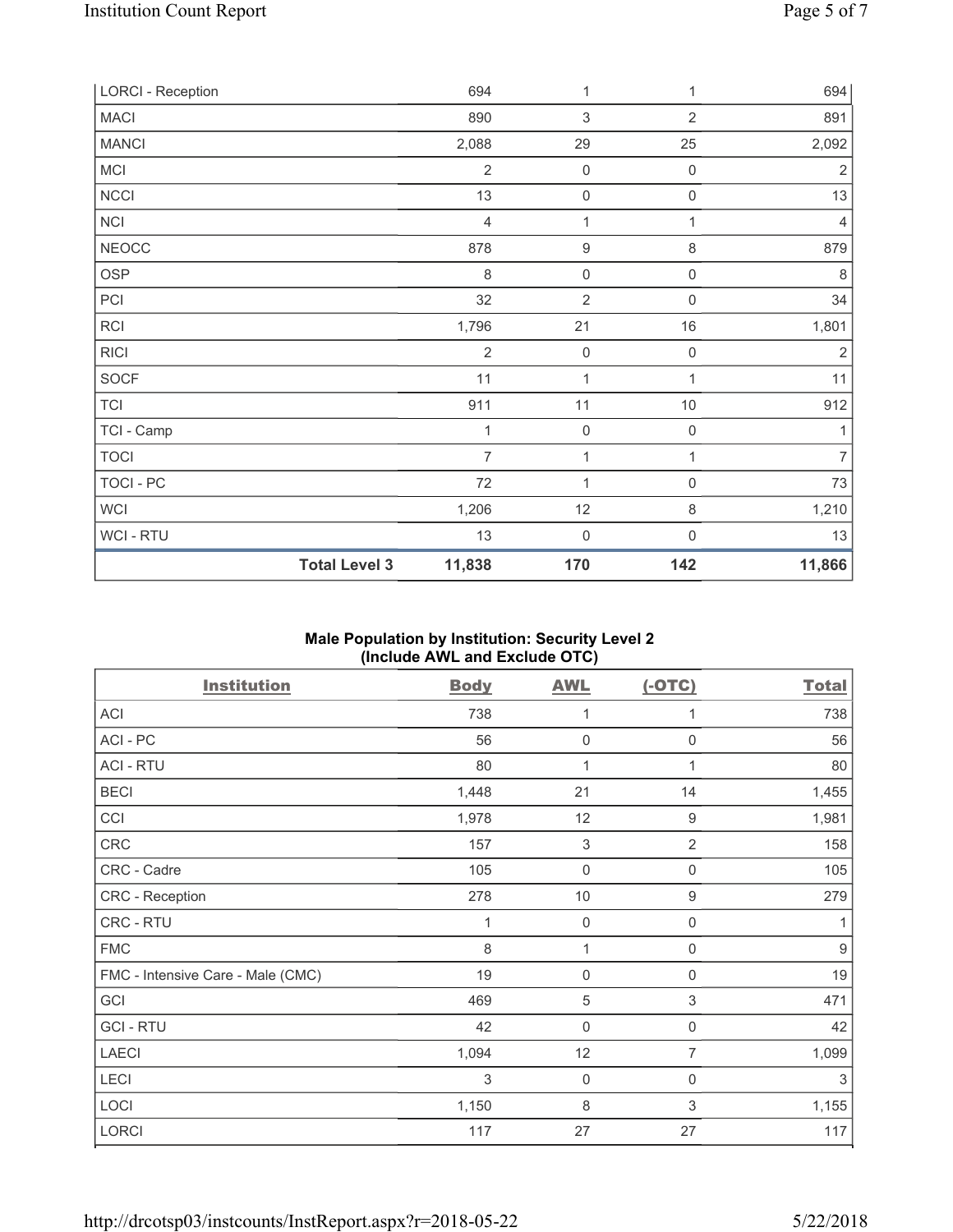| LORCI - Cadre            |                      | 74             | $\mathsf{O}\xspace$ | $\,0\,$             | $74\,$         |
|--------------------------|----------------------|----------------|---------------------|---------------------|----------------|
| <b>LORCI - Reception</b> |                      | 266            | 1                   | $\boldsymbol{0}$    | 267            |
| <b>MACI</b>              |                      | 84             | 1                   | $\mathsf{O}\xspace$ | 85             |
| <b>MANCI</b>             |                      | $10$           | $\mathbf{1}$        | 1                   | 10             |
| <b>MCI</b>               |                      | 1,455          | 18                  | 11                  | 1,462          |
| MCI - Camp               |                      | 1              | $\mathsf{O}\xspace$ | $\mathsf{O}\xspace$ | 1              |
| NCCI                     |                      | 1,170          | 15                  | 13                  | 1,172          |
| NCI                      |                      | 1,614          | $17\,$              | 12                  | 1,619          |
| <b>NEOCC</b>             |                      | 6              | $\mathsf{O}\xspace$ | $\boldsymbol{0}$    | $6\,$          |
| PCI                      |                      | 811            | 13                  | 6                   | 818            |
| <b>RCI</b>               |                      | 154            | $\mathbf 0$         | $\mathsf{O}\xspace$ | 154            |
| <b>RICI</b>              |                      | 1,493          | 21                  | 17                  | 1,497          |
| SCI                      |                      | 873            | $\overline{7}$      | 7                   | 873            |
| SOCF                     |                      | $\overline{4}$ | $\mathsf{O}\xspace$ | $\mathsf{O}\xspace$ | $\overline{4}$ |
| <b>TCI</b>               |                      | 5              | $\mathsf{O}\xspace$ | $\mathsf{O}\xspace$ | $\,$ 5 $\,$    |
| <b>TOCI</b>              |                      | $\mathbf{1}$   | $\mathsf{O}\xspace$ | $\mathsf{O}\xspace$ | 1              |
| WCI                      |                      | 1              | $\mathsf 0$         | $\mathsf{O}\xspace$ | $\mathbf{1}$   |
| WCI - RTU                |                      | 1              | $\mathsf{O}\xspace$ | $\boldsymbol{0}$    | 1              |
|                          | <b>Total Level 2</b> | 15,766         | 195                 | 143                 | 15,818         |

# Male Population by Institution: Security Level 1 (Include AWL and Exclude OTC)

| <b>Institution</b>                | <b>Body</b>    | <b>AWL</b>       | $(-OTC)$       | <b>Total</b>   |
|-----------------------------------|----------------|------------------|----------------|----------------|
| ACI                               | 628            | 5                | 3              | 630            |
| ACI-PC                            | 3              | $\mathbf 0$      | $\mathbf 0$    | 3              |
| <b>ACI - RTU</b>                  | 36             | $\mathbf 0$      | $\mathbf 0$    | 36             |
| <b>BECI</b>                       | 756            | $10$             | $\sqrt{5}$     | 761            |
| <b>BECI - Camp</b>                | 496            | $\mathbf 0$      | $\mathbf 0$    | 496            |
| CCI                               | 585            | $\overline{2}$   | $\overline{2}$ | 585            |
| CRC                               | 82             | $\overline{2}$   | 1              | 83             |
| CRC - Cadre                       | $\overline{2}$ | $\mathbf 0$      | $\mathbf 0$    | $\overline{2}$ |
| CRC - Reception                   | 132            | 5                | $\sqrt{5}$     | 132            |
| <b>FMC</b>                        | 458            | $\boldsymbol{9}$ | 1              | 466            |
| FMC - Intensive Care - Male (CMC) | 23             | $\mathbf 0$      | $\mathbf 0$    | 23             |
| GCI                               | 612            | 8                | 2              | 618            |
| GCI - Camp                        | 618            | $\sqrt{3}$       | 1              | 620            |
| <b>GCI-RTU</b>                    | 13             | $\mathbf 0$      | $\mathbf 0$    | 13             |
| <b>LAECI</b>                      | 682            | $\mathbf 5$      | $\overline{4}$ | 683            |
| LECI                              | 5              | $\overline{4}$   | $\mathbf 0$    | $9\,$          |
| LECI - Camp                       | 133            | $\mathbf 0$      | $\mathbf 0$    | 133            |